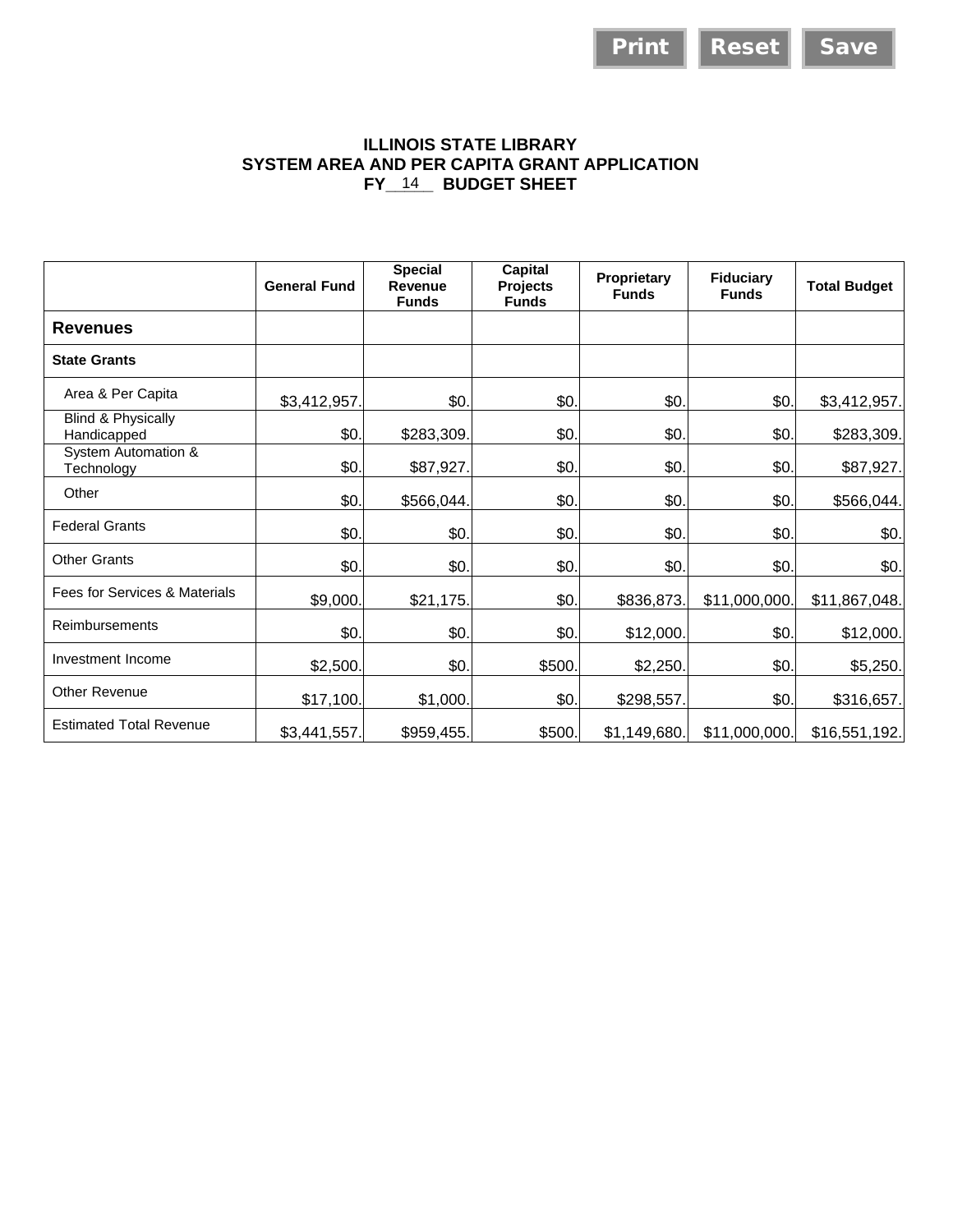|                                               | <b>General Fund</b> | <b>Special</b><br>Revenue<br><b>Funds</b> | <b>Capital</b><br><b>Projects</b><br><b>Funds</b> | Proprietary<br><b>Funds</b> | <b>Fiduciary</b><br><b>Funds</b> | <b>Total Budget</b> |
|-----------------------------------------------|---------------------|-------------------------------------------|---------------------------------------------------|-----------------------------|----------------------------------|---------------------|
| <b>Expenditures</b>                           |                     |                                           |                                                   |                             |                                  |                     |
| <b>Personnel</b>                              |                     |                                           |                                                   |                             |                                  |                     |
| <b>Salaries</b>                               |                     |                                           |                                                   |                             |                                  |                     |
| Library<br>Professionals                      | \$186,430.          | \$240,956.                                | \$0.                                              | \$188,191.                  | \$0.                             | \$615,577.          |
| Other<br>Professionals                        | \$405,644.          | \$21,405.                                 | \$0.                                              | \$278,748.                  | \$0.                             | \$705,797.          |
| <b>Support Services</b>                       | \$800,643.          | \$199,860.                                | \$0.                                              | \$309,639.                  | \$0.                             | \$1,310,142.        |
| <b>Payroll Taxes &amp;</b><br><b>Benefits</b> |                     |                                           |                                                   |                             |                                  |                     |
| Social Security<br>Taxes                      | \$106,543.          | \$33,722.                                 | \$0.                                              | \$59,408.                   | \$0.                             | \$199,673.          |
| Unemployment<br>Insurance                     | \$5,276.            | \$1,656.                                  | \$0.                                              | \$1,853.                    | \$0.                             | \$8,785.            |
| Workmen's<br>Compensation                     | \$32,482.           | \$3,249.                                  | \$0.                                              | \$2,269.                    | \$0.                             | \$38,000.           |
| Retirement<br><b>Benefits</b>                 | \$360,714.          | \$119,715.                                | \$0.                                              | \$201,134.                  | \$0.                             | \$681,563.          |
| Health, Dental &<br>Life Insurance            | \$203,114.          | \$113,417.                                | \$0.                                              | \$148,464.                  | \$0.                             | \$464,995.          |
| Other                                         | \$860.              | \$0.                                      | \$0.                                              | \$0.                        | \$0.                             | \$860.              |
| <b>Temporary Help</b>                         | \$0.                | \$0.                                      | \$0.                                              | \$0.                        | \$0.                             | \$0.                |
| Recruiting                                    | \$8,010.            | \$400.                                    | \$0.                                              | \$0.                        | \$0.                             | \$8,410.            |
| <b>Library Materials</b>                      |                     |                                           |                                                   |                             |                                  |                     |
| <b>Printed Materials</b>                      | \$100.              | \$300.                                    | \$0.                                              | \$500                       | \$0.                             | \$900.              |
| Non-Printed<br>Materials                      | \$0.                | \$0.                                      | \$0.                                              | \$0.                        | \$0.                             | \$0.                |
| E-Resources                                   | \$0.                | \$0.                                      | \$0.                                              | \$48,557.                   | \$0.                             | \$48,557.           |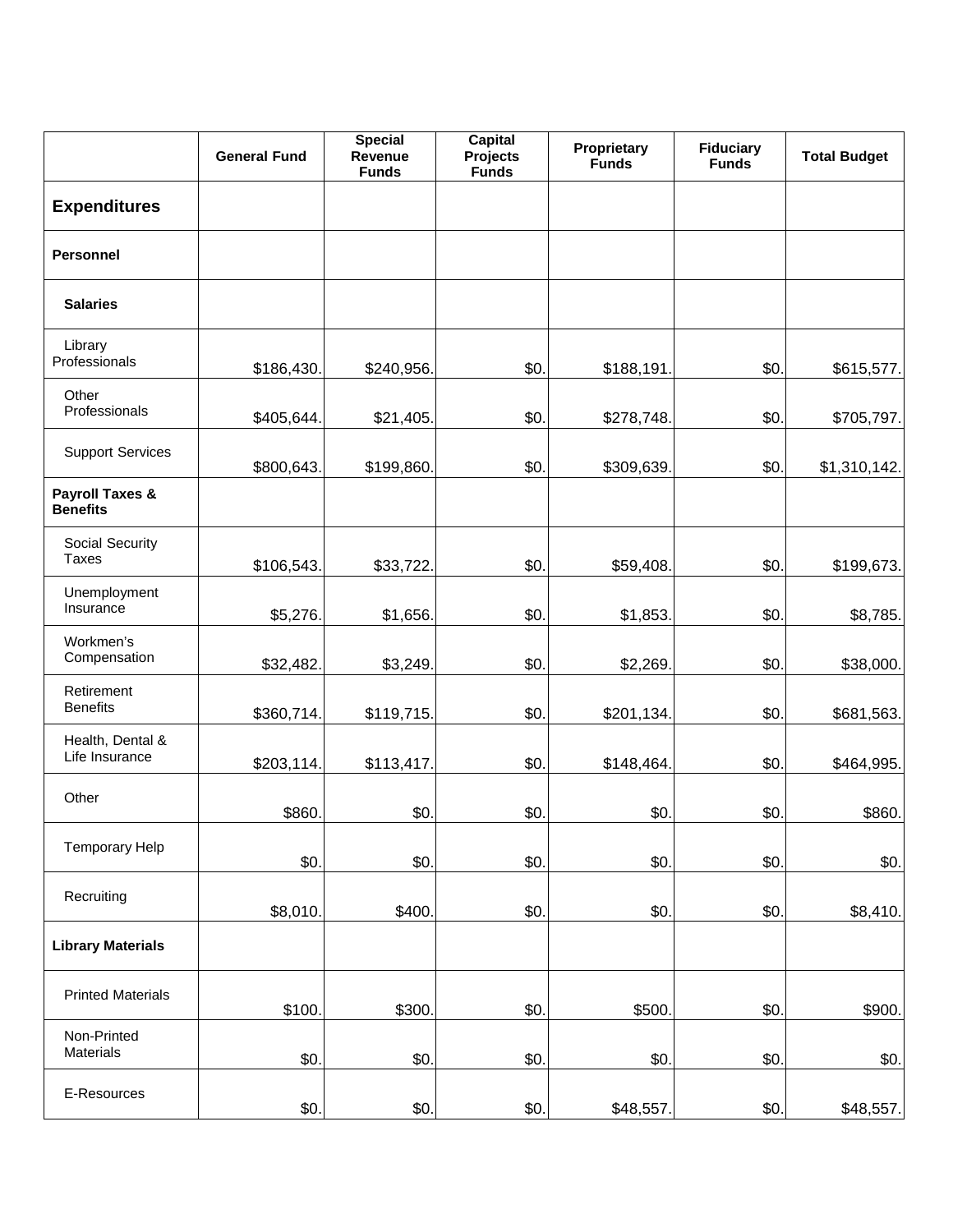|                                                                                                  | <b>General Fund</b> | <b>Special</b><br>Revenue<br><b>Funds</b> | <b>Capital</b><br><b>Projects</b><br><b>Funds</b> | Proprietary<br><b>Funds</b> | <b>Fiduciary</b><br><b>Funds</b> | <b>Total Budget</b> |
|--------------------------------------------------------------------------------------------------|---------------------|-------------------------------------------|---------------------------------------------------|-----------------------------|----------------------------------|---------------------|
| <b>Buildings &amp; Grounds</b>                                                                   |                     |                                           |                                                   |                             |                                  |                     |
| Rent                                                                                             | \$72,024.           | \$0.                                      | \$0.                                              | \$0.                        | \$0.                             | \$72,024.           |
| <b>Utilities</b>                                                                                 | \$82,620.           | \$0.                                      | \$0.                                              | \$0.                        | \$0.                             | \$82,620.           |
| Property<br>Insurance                                                                            | \$20,000.           | \$0.                                      | \$0.                                              | \$0.                        | \$0.                             | \$20,000.           |
| Repairs &<br>Maintenance                                                                         | \$45,637.           | \$0.                                      | \$0.                                              | \$0.                        | \$0.                             | \$45,637.           |
| Custodial and<br>Janitorial<br>Service &<br>Supplies                                             | \$22,444.           | \$0.                                      | \$0                                               | \$0.                        | \$0.                             | \$22,444.           |
| Other                                                                                            | \$14,428.           | \$0.                                      | \$0.                                              | \$0.                        | \$0.                             | \$14,428.           |
| <b>Vehicle Expense</b>                                                                           |                     |                                           |                                                   |                             |                                  |                     |
| Fuel                                                                                             | \$185,005.          | \$0.                                      | \$0.                                              | \$0.                        | \$0.                             | \$185,005.          |
| Repairs &<br>Maintenance                                                                         | \$25,900.           | \$0.                                      | \$0.                                              | \$0.                        | \$0.                             | \$25,900.           |
| Vehicle<br>Insurance                                                                             | \$24,456.           | \$0.                                      | \$0                                               | \$0.                        | \$0.                             | \$24,456.           |
| Vehicle<br>Leasing & Rent                                                                        | \$0.                | \$0.                                      | \$0.                                              | \$0.                        | \$0.                             | \$0.                |
| Other                                                                                            | \$1,000.            | \$0.                                      | \$0.                                              | \$0.                        | \$0.                             | \$1,000             |
| Travel,<br><b>Meetings and</b><br>Continuing<br><b>Education for</b><br><b>Staff &amp; Board</b> |                     |                                           |                                                   |                             |                                  |                     |
| In-state Travel                                                                                  | \$14,997.           | \$8,664.                                  | \$0.                                              | \$7,137.                    | \$0.                             | \$30,798.           |
| Out-of-State<br>Travel                                                                           | \$5,176.            | \$3,072.                                  | \$0.                                              | \$5,072.                    | \$0.                             | \$13,320.           |
| Registrations,<br>Meetings and<br>Other Fees                                                     | \$3,095.            | \$2,470.                                  | \$0.                                              | \$1,600.                    | \$0.                             | \$7,165.            |
| Conferences<br>and Continuing<br>Education<br>Meetings                                           | \$12,000.           | \$700.                                    | \$0.                                              | \$2,400.                    | \$0.                             | \$15,100.           |
| <b>Public Relations</b>                                                                          | \$0.                | \$0.                                      | \$0.                                              | \$200.                      | \$0.                             | \$200.              |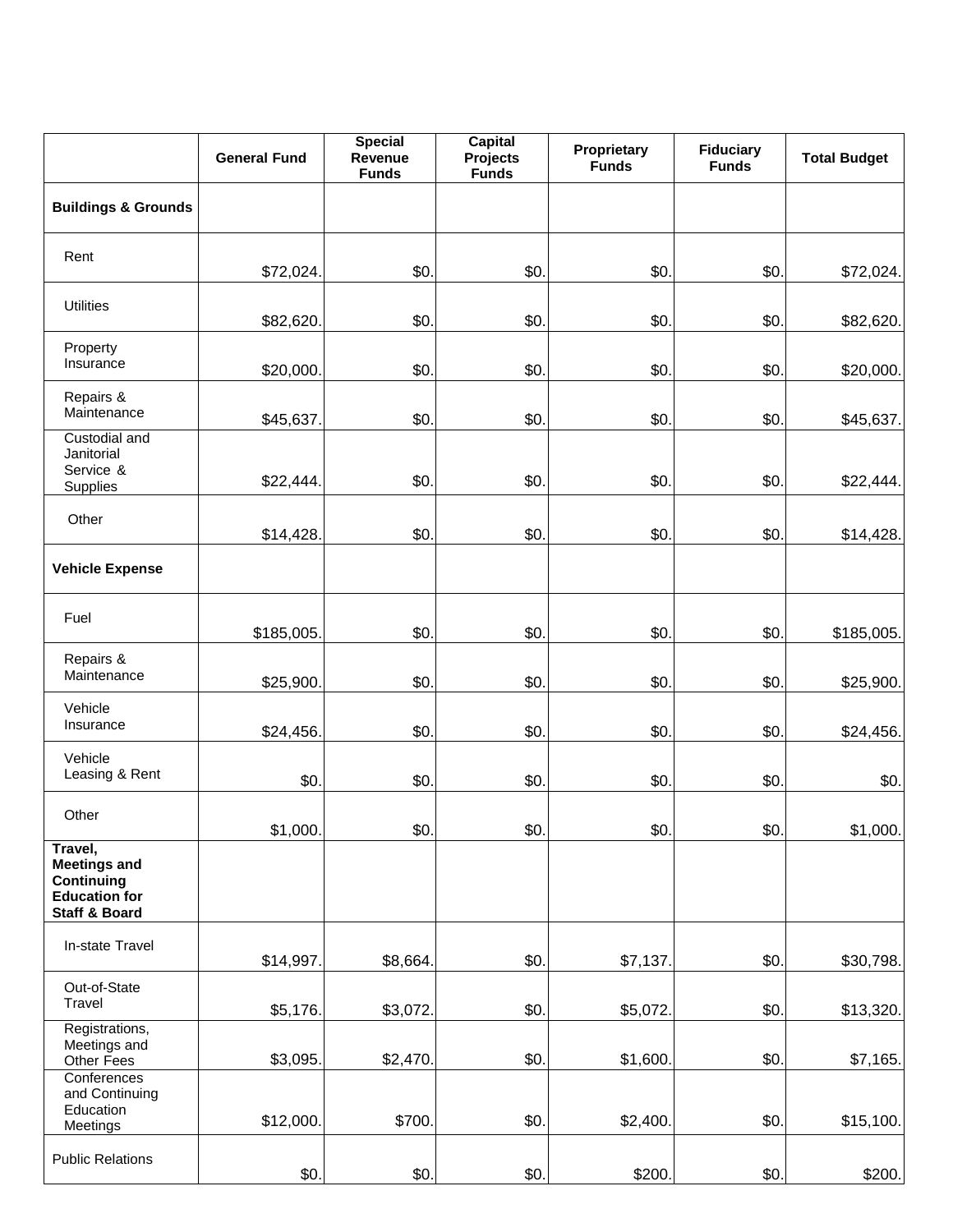|                                                            | <b>General Fund</b> | <b>Special</b><br>Revenue<br><b>Funds</b> | <b>Capital</b><br><b>Projects</b><br><b>Funds</b> | Proprietary<br><b>Funds</b> | <b>Fiduciary</b><br><b>Funds</b> | <b>Total Budget</b> |
|------------------------------------------------------------|---------------------|-------------------------------------------|---------------------------------------------------|-----------------------------|----------------------------------|---------------------|
| Liability Insurance                                        | \$16,530.           | \$0.                                      | \$0.                                              | \$0.                        | \$0.                             | \$16,530.           |
| Supplies,<br>Postage and<br><b>Printing</b>                |                     |                                           |                                                   |                             |                                  |                     |
| Computer<br>Software and<br><b>Supplies</b>                | \$35,850.           | \$2,570.                                  | \$0.                                              | \$12,575.                   | \$0.                             | \$50,995.           |
| <b>General Office</b><br>Supplies and<br>Equipment         | \$10,800.           | \$5,340                                   | \$0.                                              | \$2,000.                    | \$0.                             | \$18,140.           |
| Postage                                                    | \$8,100.            | \$2,045.                                  | \$0.                                              | \$1,050.                    | \$0.                             | \$11,195.           |
| <b>Binding</b>                                             | \$0.                | \$0.                                      | \$0.                                              | \$0.                        | \$0.                             | \$0.                |
| <b>Library Supplies</b>                                    | \$0.                | \$0.                                      | \$0.                                              | \$0.                        | \$0.                             | \$0.                |
| <b>Delivery Supplies</b>                                   | \$15,800.           | \$0.                                      | \$0.                                              | \$0.                        | \$0.                             | \$15,800.           |
| Other                                                      | \$0.                | \$0.                                      | \$0.                                              | \$0.                        | \$0.                             | \$0.                |
| Telephone and<br>Telecommunications                        | \$70,692.           | \$11,947.                                 | \$0.                                              | \$23,330.                   | \$0.                             | \$105,969.          |
| <b>Equipment Rental,</b><br>Repair &<br><b>Maintenance</b> |                     |                                           |                                                   |                             |                                  |                     |
| <b>Equipment Rental</b>                                    | \$12,000.           | \$0.                                      | \$0.                                              | \$0.                        | \$0.                             | \$12,000.           |
| <b>Equipment Repair</b><br>and Maintenance<br>Agreements   | \$15,598.           | \$2,505                                   | \$0.                                              | \$4,206                     | \$0.                             | \$22,309.           |
| <b>Professional Services</b>                               |                     |                                           |                                                   |                             |                                  |                     |
| Legal                                                      | \$15,000.           | \$0.                                      | \$0.                                              | \$1,000.                    | \$0.                             | \$16,000.           |
| Accounting                                                 | \$15,000.           | \$1,500.                                  | \$0.                                              | \$6,000                     | \$0.                             | \$22,500.           |
| Consulting                                                 | \$15,000.           | \$15,000.                                 | \$0.                                              | \$0.                        | \$0.                             | \$30,000.           |
| <b>Contractual Staff</b>                                   | \$0.                | \$0.                                      | \$0.                                              | \$0.                        | \$0.                             | \$0.                |
| <b>Contractual Services</b>                                |                     |                                           |                                                   |                             |                                  |                     |
| <b>Information Service</b><br>Costs                        | \$20,530.           | \$9,521.                                  | \$0.                                              | \$196,190.                  | \$0.                             | \$226,241.          |